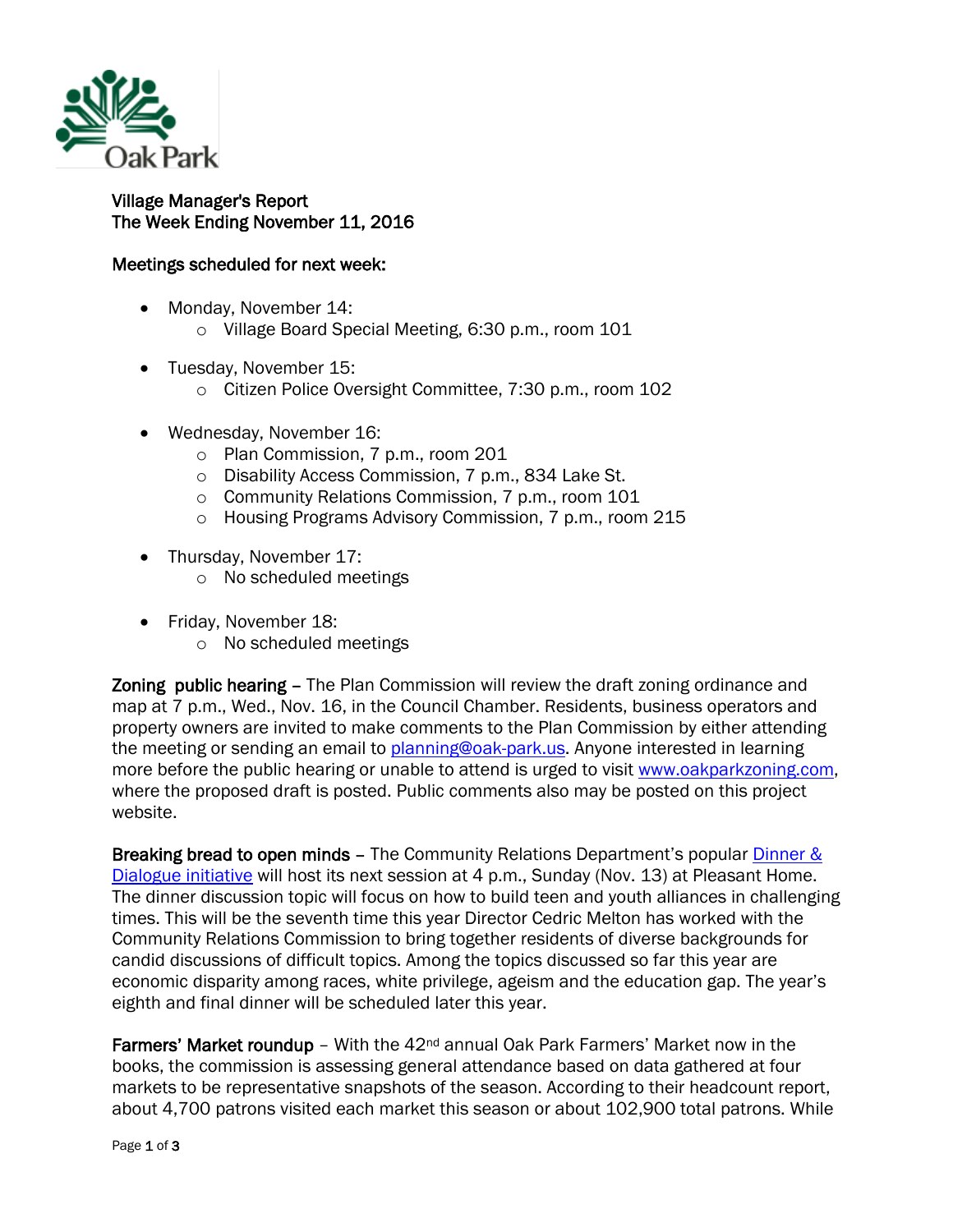overall attendance appeared down slightly in 2016 as compared to 2015, the difference was not deemed significant. Attendance appears to peak between 9 and 10 a.m. and commissioners surmise that the weather can have a big impact on any given Saturday. [Click](http://www.oak-park.us/sites/default/files/456678891/2016-farmers-market-attendance-report.pdf)  [here to read the full report.](http://www.oak-park.us/sites/default/files/456678891/2016-farmers-market-attendance-report.pdf)

Mental Health Board request – The Township has asked the Village to help spread the word that applications are being sought for future positions on the Community Mental Health Board. Applicants with professional backgrounds or interests in the quality, availability and funding of mental health services are encouraged to apply. Volunteers serve four-year terms and help make decisions on how Township funds are allocated among local agencies to address mental illness, developmental disabilities and abuse of alcohol and substances. For more information, visit [www.oakparktownship.org,](http://www.oakparktownship.org/) email [ahill@oakparktownship.org](mailto:ahill@oakparktownship.org) or call 708.383.8005. The deadline to apply is November 21.

Incarceration discussion – The Community Relations Commission, in partnership with the Oak Park Public Library, will host a discussion on the lasting effects of incarceration. The event is scheduled for 7 to 9 p.m., Thurs., Nov. 17 in the Veterans Room of the main library. The discussion will include post-prison traumatic stress disorder, a timely topic given that nearly 150 individuals are paroled back into various west-side neighborhoods every month, according to corrections officials. Ben Levenson of the North Lawndale Employment Network, which works with ex-offenders, will lead the discussion with participants sharing personal anecdotes from their years of experience working with individuals returning to the community from the penal system.

Chief meets the public – About 40 citizens gathered in the Council Chamber Wednesday evening to meet new Police Chief Anthony Ambrose and learn about his approach to community policing. Several notables were in attendance including Virginia Cassin, Sherlynn Reid and Sandra Sokol, three of Oak Park's many prominent social activists who had known the chief since he joined the force in 1984. In addition to providing interesting insights into why Oak Park officers are so good at what they do, Chief Ambrose noted several new state and federal training initiatives just now coming online that have been part of the Oak Park standard training guide for many years, including tactics for de-escalating situations and properly responding to incidents involving individuals with mental, emotional and physical challenges. The event was hosted by the Community Relations Commission, which hopes to host additional gatherings to discuss the role of citizen and police collaboration in keeping crime low and residents safe.

Downtown construction updates – The alley north of Westgate Street and west of Marion Street affected by the Elevate Oak Park redevelopment project is now open to traffic. In addition, Westgate Street was paved between Maple and Marion streets with a temporary surface to provide a serviceable road that can be plowed during the coming winter. Nicor is expected to begin work in the area next week to install a new gas main to the Elevate project. Marion Street traffic will be affected, but plans are to ensure southbound Marion and eastbound North Boulevard lanes remain open. Complicating travel in the area will be the crosswalk repairs under on Marion Street between South Boulevard and Pleasant Street. The west half of the crosswalks were expected to be completed this week, with work shifting to the east bound lanes next week. A flagger will remain to help maintain safe traffic flow around the work sites. Meanwhile, new tree grates and light poles were installed on the outdoor dining area on South Boulevard just west of Marion Street, with work expected to continue through next week.